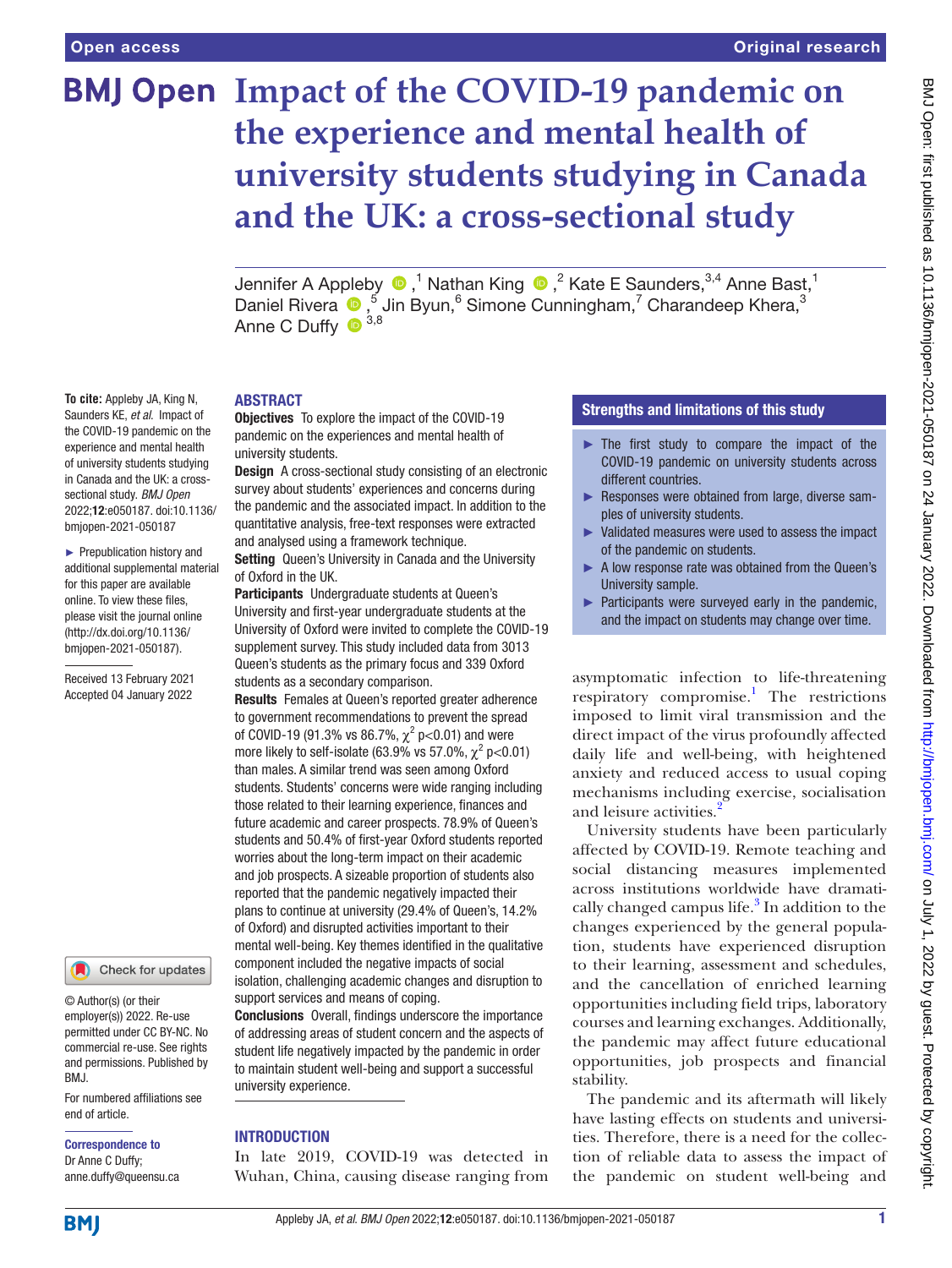academic outcomes. This would improve our understanding of student experiences and concerns, informing institutions' approaches to addressing these.

In this study, we aimed to explore university student experiences during the COVID-19 pandemic, including concerns related to the pandemic and the associated impact on education, daily life, career prospects and mental health support. We leveraged an ongoing longitudinal survey study of undergraduate students attending Queen's University in Canada and the University of Oxford in the UK. $45$ 

#### **METHODS**

COVID-19 specific measures were added to the ongoing U-Flourish Student Well-Being and Academic Success survey,<sup>[6](#page-12-0)</sup> which invites first-year university students at Queen's (Canada) and Oxford (UK) to complete electronic surveys at the beginning and end of each academic year. The surveys ask about risk and protective factors for well-being and mental health using validated measures. COVID-19 related questions were added to the U-Flourish follow-up survey for participating first-year Oxford students (May 2020) and sent out as a supplementary survey to all registered Queen's undergraduate students (July 2020).

# Study variables

#### Demographic characteristics

Age in years and gender were self-reported and international student status, and programme and year of study were obtained from university administrative data.

#### COVID-19 related measures

Queen's participants were asked to describe their approach to self-isolation during the pandemic by selecting all options that applied from a list of nine options, grouped into: (1) no change (i.e., 'I have lived my life as normal'), (2) minor change, but not self-isolation (e.g., social distancing and working from home) and (3) self-isolation (i.e., staying at home and avoiding contact with people outside of your household). Participants rated their knowledge level on COVID-19 from '1 – very poor' to '7 – very good' and whether they have been following government recommendations from '1 – Not at all' to '7 – Very much so'.

At both Queen's and Oxford, anxiety surrounding the pandemic was assessed using the COVID-19 Pandemic Anxiety Scale.<sup>[7](#page-12-1)</sup> A series of nine statements asked how serious an issue do you think COVID-19 is and how worried are you about the following: catching COVID-19, friends and family catching COVID-19, leaving the house, infecting others, having enough food and other essential items, missing university and the impact on your finances and long-term academic and job prospects. Each statement was rated on a five-point scale according to level of agreement, recategorised into 'disagree' (1–2), 'neither disagree or agree' (3) and 'agree' (4–5).

Students were also asked about the impact of the pandemic on their studies and learning opportunities,

future academic/professional prospects, lifestyle, relationships and connectedness and, for those in need, access to mental health support. Participants rated the impact of the pandemic and associated social distancing on a five-point scale from 1=very negative to 5=very positive (categorised into 'negative', 'neither', or 'positive'). On the Oxford survey, 7 of the 13 impact items were included. Participants were asked if any mental health support they receive had been stopped, postponed or negatively affected due to the pandemic.

Finally, participants were asked, 'Are there any other significant impacts related to the COVID-19 pandemic on your mental health, wellbeing, or education that you would like to comment on?'.

#### Statistical analysis

The primary analysis used data from the Queen's COVID-19 survey. Responses to the Pandemic Anxiety Scale and questions assessing the impact of the pandemic and associated social distancing were examined in the Oxford sample in an exploratory manner to compare between institutions and countries. Samples were restricted to participants with complete data on the variables of interest. Analyses were conducted using RStudio.<sup>[8](#page-12-2)</sup> Descriptive statistics were used to describe the sample, and responses to the Pandemic Anxiety Scale and COVID-19 impact items overall and by gender, age group and year of study. The Oxford sample only included firstyear students of similar ages, so analyses were limited to examining differences by gender. Students identifying as other than 'male' or 'female' were not included in the gender-stratified analyses because of small numbers (n=34/3013 in the Queen's sample). Differences in proportions between strata were examined using  $\chi^2$  tests.

Qualitative data from the Queen's and Oxford surveys were extracted from free text responses. Qualitative analysis used a framework technique.<sup>[9 10](#page-12-3)</sup> Participant data were interpreted and summarised. Coding comprised identification of experiences, referred to as 'themes'. As understanding increased, data were summarised and reinterpreted, new codes generated, redundant codes deleted and overlapping codes merged. Through this process a stable framework emerged that appeared increasingly likely to describe participant experience. The study team met regularly to discuss the findings and refine the emerging framework. To reduce researcher bias, the team analysing the qualitative data were not made aware of the quantitative findings until the framework had been agreed on.

The Strengthening the Reporting of Observational Studies in Epidemiology cross-sectional reporting guidelines were used in the reporting of this study. $\frac{11}{11}$  $\frac{11}{11}$  $\frac{11}{11}$ 

#### Patient and public involvement

The ongoing UFlourish survey is a student-informed research effort.<sup>6</sup> Peer health educators are included at all stages of the research from design to implementation, and we will include the student perspective in the interpretation and dissemination of findings.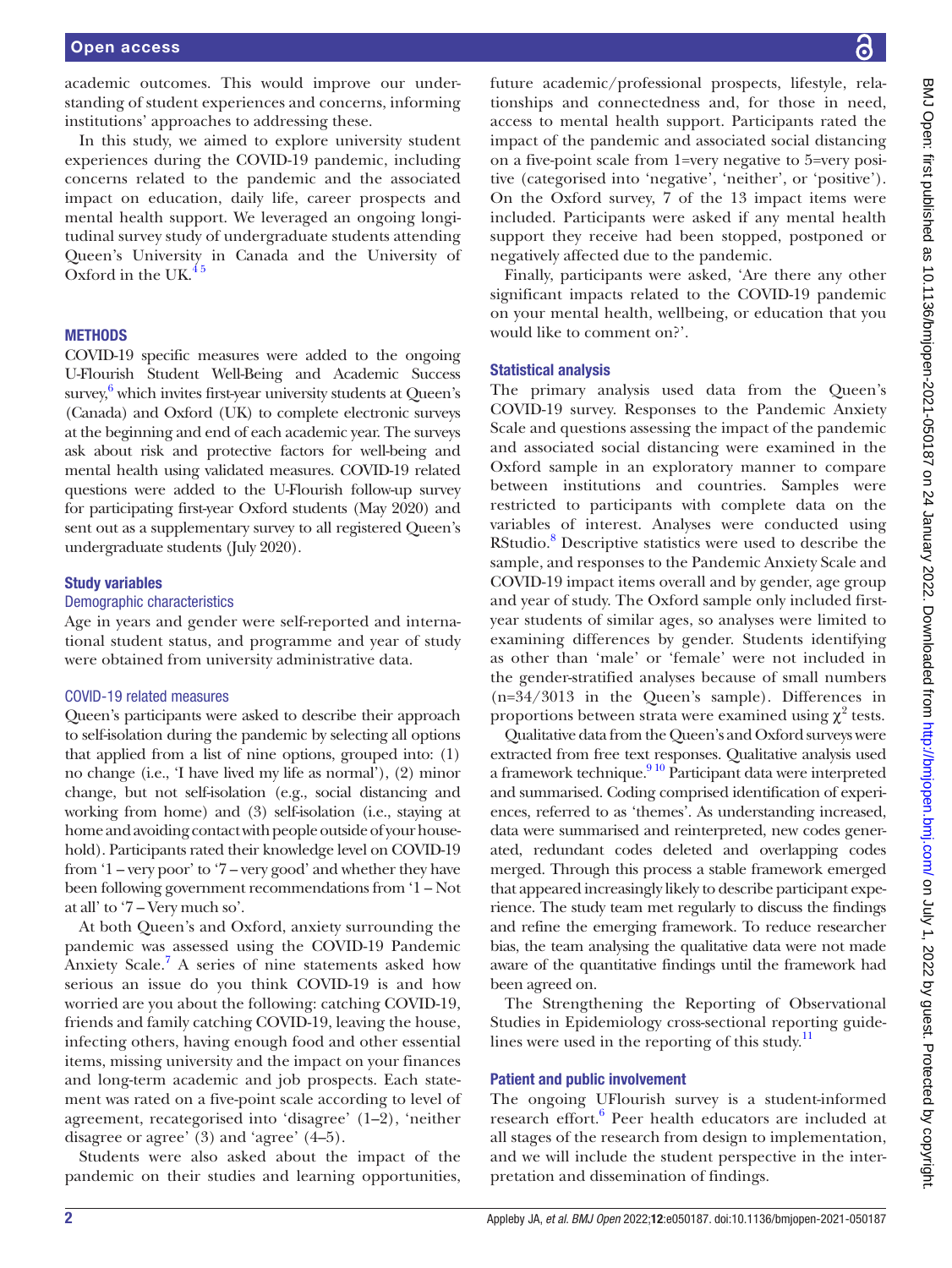# **RESULTS** Description of the sample

The response rate among Queen's undergraduate students was 13.5% (n=3452). The sample was broadly representative of the eligible student population by year and programme of study, full time versus part time and international versus domestic status. However, more students in the sample identified as female (70.1% vs 57.7%,  $\chi^2$  p<0.01) and were younger than 19 years old (40.6% vs  $35.0\%, \chi^2$  p<0.01). In this report, we describe the responses of 3013 students with complete data on the variables of interest [\(table](#page-2-0) 1). Students with missing data (n=439) were similar in age (mean (SD)=19.6  $(3.1)$  vs 19.8  $(2.9)$ , t-test p=0.34) but more likely to identify as male  $(38.5\% \text{ vs } 28.8\%, \chi^2 \text{ p} < 0.001)$  and be international students  $(21.7\% \text{ vs } 7.5\%, \text{ p<0.001}).$  The average age of the study sample was 19.6 (SD=2.8), and most students were domestic (92.5%). Students were most likely to be preparing to begin first year (25.4%) or finishing first year (23.9%), and the most common programmes of study were arts, humanities, and social sciences (33.8%), life and physical sciences (27.4%) and engineering and applied science (20.2%).

The response rate among the first-year Oxford student cohort was 45.0% (n=356). The sample also had a higher proportion of females (62.1% vs 54.3%) than the university database. Participants' courses included: humanities (34.6%), mathematical, physical and life sciences (32.0%), medical sciences (19.9%), social sciences (13.6%) and unknown (13.6%). Here we describe the responses of 339 students with complete data on the Pandemic Anxiety Scale and the impact of COVID-19 items. The average age of respondents was 18.4 years old, and the majority identified as female (61.7%). In comparison, Queen's first-year students were an average age of 18.6 (SD=2.4) years and 72.1% identified as female.

# Knowledge about COVID-19 and associated experiences

Overall, Queen's students rated their knowledge of COVID-19 as good to very good (71%  $\geq$ 5 out of 7). Most reported following government recommendations (90% ≥5 out of 7). Female students were more likely than males to report following recommendations (91.3% vs 86.7%,  $\chi^2$  p<0.01). Knowledge and following of recommendations were lowest in students aged 18 years and younger  $(68.0\%$  and  $87.3\% \ge 5)$  and highest in students aged 21 years and older (79.0% and 93.3%). Most students (61.9%) reported self-isolating, defined as 'staying at home and avoiding contact with people outside of your household' [\(table](#page-2-0) 1). A minority reported continuing as normal (n=125  $(4.0\%)$ ). Females were more likely to report self-isolating (63.9% vs 57.0%,  $\chi^2$  p<0.01), and males were more likely to report no change in behaviour  $(8.0\% \text{ vs } 2.3\%, \chi^2 \text{ p}<0.01)$ . There was no significant difference in self-isolation practices by age.

# COVID-19 related worries

Responses to the Pandemic Anxiety Scale (figure 1) showed that almost all Queen's students agreed that COVID-19 is a serious issue (93.7%). Although many students reported

<span id="page-2-0"></span>

| Age (years)                          | n (%)       |
|--------------------------------------|-------------|
| $≤18$                                | 1222 (40.6) |
| 19-20                                | 1062 (35.3) |
| $\geq$ 21                            | 729 (24.2)  |
| Gender                               |             |
| Female                               | 2111 (70.1) |
| Male                                 | 868 (28.8)  |
| Other                                | 34 (1.13)   |
| Programme of study                   |             |
| Arts, humanities and social sciences | 1019 (33.8) |
| Life and physical sciences           | 824 (27.4)  |
| Engineering and applied science      | 607 (20.2)  |
| <b>Business</b>                      | 166 (5.5)   |
| Computing                            | 93(3.1)     |
| Nursing                              | 92(3.1)     |
| <b>Health sciences</b>               | 64(2.1)     |
| Law                                  | 74 (2.5)    |
| <b>Medicine</b>                      | 74 (2.5)    |
| Year of study                        |             |
| Incoming                             | 765 (25.4)  |
| First                                | 721 (23.9)  |
| Second                               | 517 (17.2)  |
| Third                                | 536 (17.8)  |
| Fourth                               | 369 (12.3)  |
| Fifth or sixth                       | 105 (3.5)   |
| International/domestic status        |             |
| Domestic                             | 2788 (92.5) |
| International                        | 225(7.5)    |
| Knowledge level on COVID-19          |             |
| 1 (very poor) to 3                   | 209(6.9)    |
| 4                                    | 664 (22.0)  |
| 5 to 7 (very good)                   | 2140 (71.0) |
| Following COVID-19 recommendations   |             |
| 1 (not at all) to 3                  | 91(3.0)     |
| 4                                    | 203 (6.7)   |
| 5 to 7 (very much so)                | 2719 (90.2) |
| Approach to self-isolation           |             |
| No change/life as usual              | 125 (4.0)   |
| Minor change but not isolation       | 1075 (34.2) |
| Self-isolation                       | 1946 (61.9) |

concerns about catching COVID-19 (48.1%), a greater proportion were worried about infecting others (64.0%), or friends and family catching it (74.9%). Few students reported being afraid to leave the house (14.7%), and most were not worried about access to food and essential items (87.6%). Worries about catching and transmitting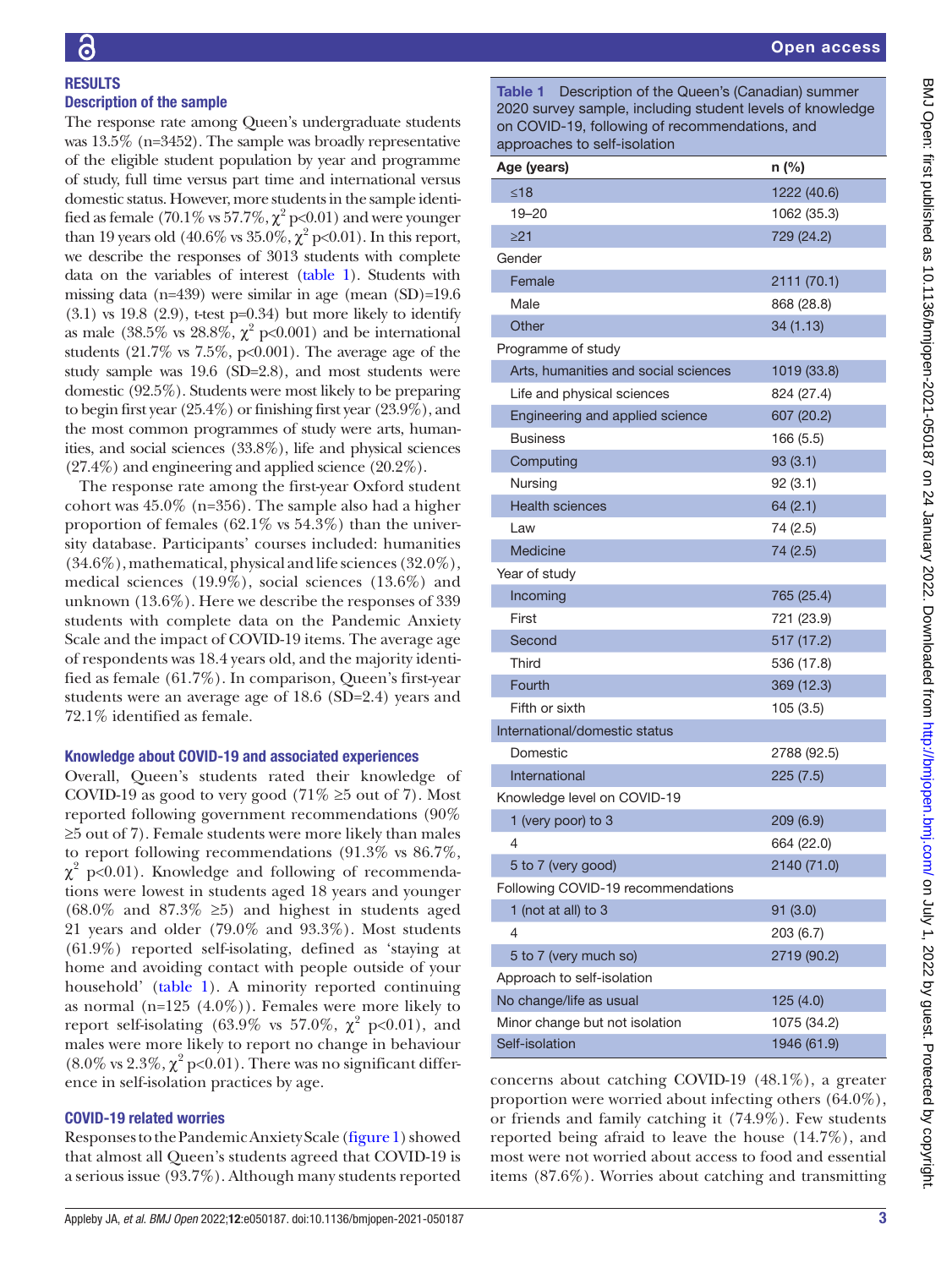

<span id="page-3-0"></span>**Figure 1**. Queen's University undergraduate students' (n= 3,013) responses to the Pandemic Anxiety Scale item (Panel A), and items relating to the impact that COVID-19 and associated social distancing have had on various aspects of their lives (Panel B).

Figure 1 Queen's university students' (n=3013) responses to the Pandemic Anxiety Scale items (panel A) and items relating to the impact that COVID-19 and associated social distancing have had on various aspects of their lives (panel B).

COVID-19 were greatest in females, older students and students in upper years of study [\(table](#page-4-0) 2). These overall trends and differences between genders were consistent with responses from Oxford students [\(figure](#page-6-0) 2; [online](https://dx.doi.org/10.1136/bmjopen-2021-050187) [supplemental table 1](https://dx.doi.org/10.1136/bmjopen-2021-050187)).

Most Queen's students reported concerns about missing university (67.8%), with younger students most worried (age 18 years or younger=80.4%, age 19–20 years=72.1% and age 21 years or older=47.7%;  $\chi^2$  p<0.01). Many students reported worries about their finances (58.4%) and long-term academic and job prospects (78.9%).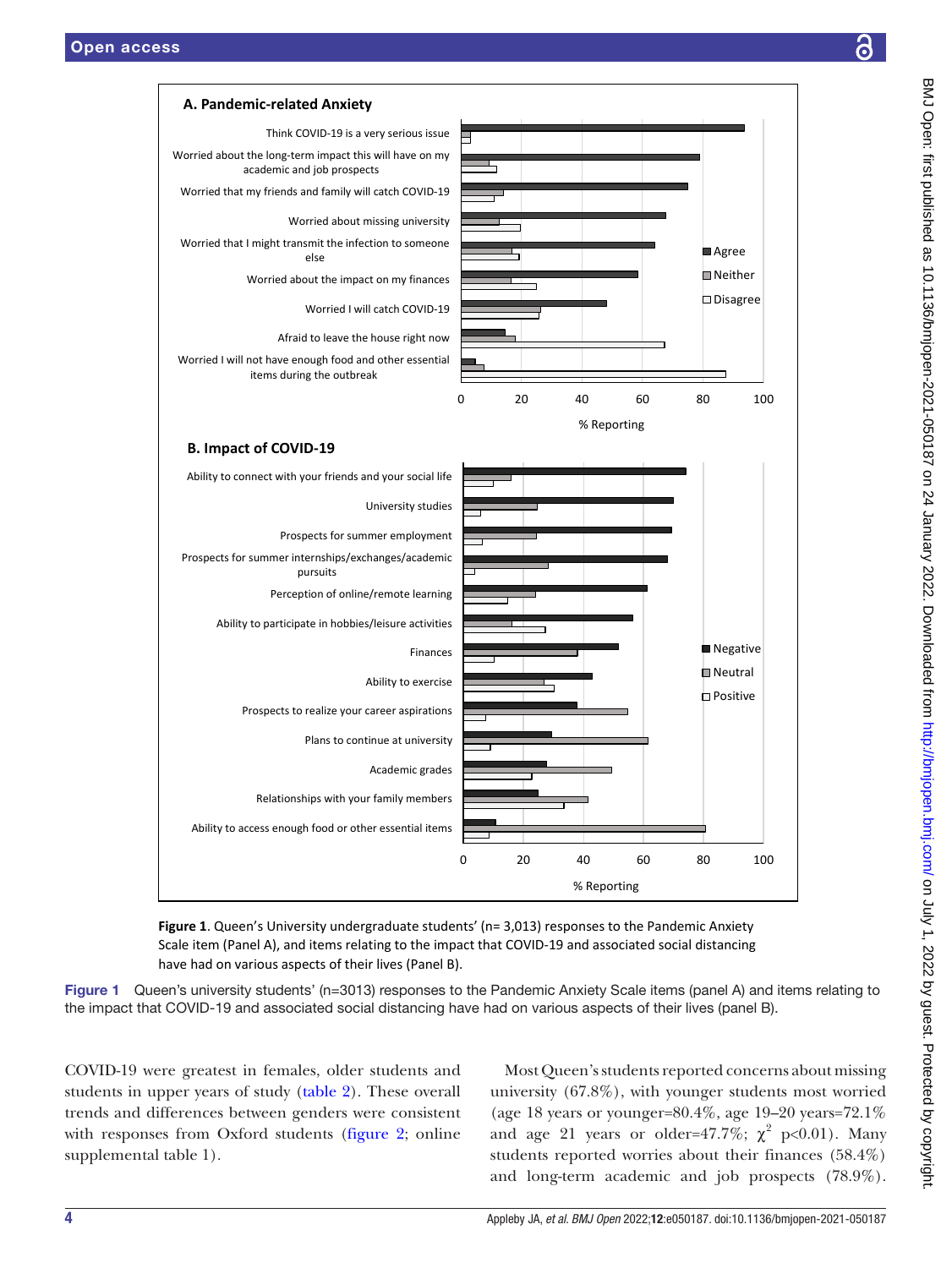| Worried that I will catch COVID-19<br>Male<br>4.3<br>5.2<br>90.5<br>38.2<br>28.1<br>Disagree<br>Neutral<br>Neutral<br>Agree<br>Agree | Female                                                                                 |          | Age group                              |                  |                  |          | Year of study |            |                  |          |
|--------------------------------------------------------------------------------------------------------------------------------------|----------------------------------------------------------------------------------------|----------|----------------------------------------|------------------|------------------|----------|---------------|------------|------------------|----------|
|                                                                                                                                      |                                                                                        | P value* | $\infty$<br><u>یا</u>                  | $19 - 20$        | $\overline{21}$  | P value* | Incoming      | $1st$ /2nd | $\geq 3$ rd      | P value* |
|                                                                                                                                      | Think COVID-19 is a very serious issue                                                 |          |                                        |                  |                  |          |               |            |                  |          |
|                                                                                                                                      | 94.9                                                                                   | 0.01     | ِ<br>$\overline{5}$                    | 94.8             | 95.5             | 0.01     | 91.8          | 92.8       | 96.1             | < 0.01   |
|                                                                                                                                      | $\frac{8}{2}$                                                                          |          | 4.<br>↴                                | 2.5              | $2.\overline{2}$ |          | 4.7           | 3.5        | 1.8              |          |
|                                                                                                                                      | $2.\overline{3}$                                                                       |          | O.                                     | 2.6              | 2.3              |          | 3.5           | 3.7        | $\overline{2.1}$ |          |
|                                                                                                                                      |                                                                                        |          |                                        |                  |                  |          |               |            |                  |          |
|                                                                                                                                      | 52.1                                                                                   | $-0.01$  | 43.6                                   | 50.7             | 51.7             | < 0.01   | 38.4          | 49.6       | 53.5             | < 0.01   |
|                                                                                                                                      | 25.6                                                                                   |          | 28.7                                   | 23.5             | 26.2             |          | 32.2          | 24.9       | 23.5             |          |
| 33.8<br>Disagree                                                                                                                     | 22.3                                                                                   |          | 27.7                                   | 25.9             | 22.1             |          | 29.4          | 25.5       | 23.1             |          |
|                                                                                                                                      | Worried friends and family will catch COVID-19                                         |          |                                        |                  |                  |          |               |            |                  |          |
| 67.5<br>Agree                                                                                                                        | 78.1                                                                                   | < 0.01   | 68.4                                   | 78.4             | 80.8             | < 0.01   | 65.1          | 75.3       | 82.0             | < 0.01   |
| 16.0<br>Neutral                                                                                                                      | 13.2                                                                                   |          | $\ddot{\circ}$<br>$\overline{1}$       | 12.0             | 12.2             |          | 19.2          | 14.1       | 10.1             |          |
| 16.5<br>Disagree                                                                                                                     | 8.7                                                                                    |          | $\ddot{\circ}$<br>$\frac{1}{4}$        | 9.6              | 7.0              |          | 15.7          | 10.6       | 7.9              |          |
|                                                                                                                                      | I am afraid to leave the house right now                                               |          |                                        |                  |                  |          |               |            |                  |          |
| თ.<br>თ<br>Agree                                                                                                                     | 16.6                                                                                   | $-0.01$  | $\tilde{\mathcal{C}}$<br>$\frac{1}{2}$ | 16.4             | 16.3             | 0.01     | 9.4           | 16.0       | 17.0             | < 0.01   |
| 15.1<br>Neutral                                                                                                                      | 19.4                                                                                   |          | $\dot{=}$<br>7T                        | 17.8             | 19.5             |          | 16.6          | 18.6       | 18.4             |          |
| 75.6<br>Disagree                                                                                                                     | 64.0                                                                                   |          | 70.5                                   | 65.8             | 64.2             |          | 74.0          | 65.4       | 64.6             |          |
|                                                                                                                                      | I am worried that I might transmit the infection to someone else                       |          |                                        |                  |                  |          |               |            |                  |          |
| 54.2<br>Agree                                                                                                                        | 67.7                                                                                   | $-0.01$  | 58.4                                   | 66.6             | 69.4             | < 0.01   | 51.2          | 66.6       | 70.4             | < 0.01   |
| 18.8<br>Neutral                                                                                                                      | 16.2                                                                                   |          | 18.6                                   | 16.0             | 15.2             |          | 22.1          | 14.9       | 15.3             |          |
| 27.0<br>Disagree                                                                                                                     | 16.0                                                                                   |          | 23.0                                   | 17.4             | 15.4             |          | 26.7          | 18.5       | 14.4             |          |
|                                                                                                                                      | I am worried I will not have enough food and other essential items during the outbreak |          |                                        |                  |                  |          |               |            |                  |          |
| 4.6<br>Agree                                                                                                                         | 4.6                                                                                    | 0.12     | 4.0                                    | 4.0              | 6.9              | 0.02     | 3.5           | 5.0        | 5.2              | 0.37     |
| 6.1<br>Neutral                                                                                                                       | 8.4                                                                                    |          | $\overline{\phantom{0}}$               | $\overline{8}$ . | 8.2              |          | 6.9           | 8.2        | 7.8              |          |
| 89.2<br>Disagree                                                                                                                     | 87.0                                                                                   |          | 88.9                                   | 88.0             | 84.9             |          | 89.5          | 86.8       | 87.0             |          |
| I am worried about missing university                                                                                                |                                                                                        |          |                                        |                  |                  |          |               |            |                  |          |
| 63.8<br>Agree                                                                                                                        | 69.5                                                                                   | 10.07    | 79.7                                   | 71.2             | 43.1             | < 0.01   | 79.9          | 73.4       | 51.9             | < 0.01   |
| 12.6<br>Neutral                                                                                                                      | 12.6                                                                                   |          | 6.7                                    | 11.5             | 19.2             |          | 9.7           | 11.2       | 16.5             |          |
| 23.5<br>Disagree                                                                                                                     | 17.9                                                                                   |          | 10.6                                   | 17.3             | 37.7             |          | 10.5          | 15.4       | 31.6             |          |
|                                                                                                                                      | I am worried about the impact on my finances                                           |          |                                        |                  |                  |          |               |            |                  |          |

<span id="page-4-0"></span>5

BMJ Open: first published as 10.1136/bmjopen-2021-050187 on 24 January 2022. Downloaded from <http://bmjopen.bmj.com/> on July 1, 2022 by guest. Protected by copyright.

BMJ Open: first published as 10.1136/bmjopen-2021-050187 on 24 January 2022. Downloaded from http://bmjopen.bmj.com/ on July 1, 2022 by guest. Protected by copyright.

Open access

ි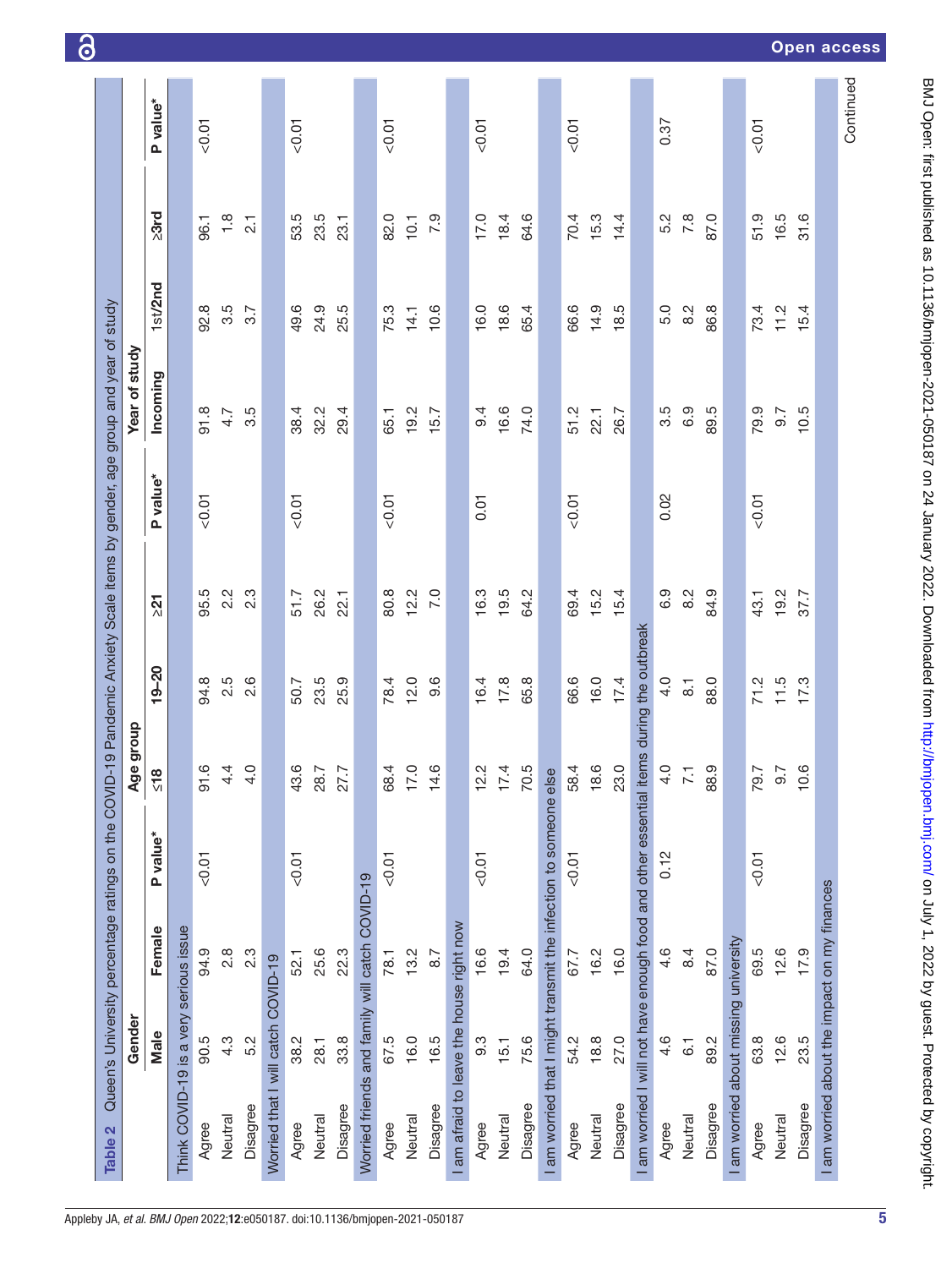| Table 2 Continued                                                                                                                                                                                |        |         |          |                |                              |                |          |               |         |      |          |
|--------------------------------------------------------------------------------------------------------------------------------------------------------------------------------------------------|--------|---------|----------|----------------|------------------------------|----------------|----------|---------------|---------|------|----------|
|                                                                                                                                                                                                  | Gender |         |          | Age group      |                              |                |          | Year of study |         |      |          |
|                                                                                                                                                                                                  | Male   | Female  | P value* | $\frac{8}{10}$ | $19 - 20$                    | $\overline{2}$ | P value* | Incoming      | 1st/2nd | >3rd | P value* |
| Agree                                                                                                                                                                                            | 50.0   | 61.6    | $-0.01$  | 53.8           | 61.8                         | 61.5           | 50.07    | 47.1          | 63.2    | 61.3 | &0.01    |
| Neutral                                                                                                                                                                                          | 18.8   | 15.8    |          | 19.7<br>I      | 14.7                         | 14.0           |          | 22.5          | 14.9    | 14.1 |          |
| Disagree                                                                                                                                                                                         | 31.2   | 22.6    |          | 26.5           | 23.5                         | 24.6           |          | 30.5          | 21.9    | 24.7 |          |
| I am worried about the long-term impact this will have on m                                                                                                                                      |        |         |          |                | y academic and job prospects |                |          |               |         |      |          |
| Agree                                                                                                                                                                                            | 72.7   | 81.4    | $-0.01$  | 77.7           | 80.8                         | 78.1           | 0.09     | 74.8          | 80.3    | 80.3 | 0.01     |
| Neutral                                                                                                                                                                                          | 10.1   | 0.<br>ග |          | 10.9           | 7.9                          | 8.8            |          | 12.0          | 9.4     | 7.2  |          |
| Disagree                                                                                                                                                                                         | 17.2   | ⊙.<br>တ |          | 11.4           | 11.3                         | 13.2           |          | 13.2          | 10.3    | 12.5 |          |
| Notes: (1) *p value for $\chi^z$ test, (2) sample sizes by strata are: 868 mata are: 868 males and 222≤18, 1062 ages 19-20 years and 729s21; 765 incoming, 1238 1st/2nd year and 1010 ≥3rd year. |        |         |          |                |                              |                |          |               |         |      |          |

BMJ Open: first published as 10.1136/bmjopen-2021-050187 on 24 January 2022. Downloaded from http://bmjopen.bmj.com/ on July 1, 2022 by guest. Protected by copyright BMJ Open: first published as 10.1136/bmjopen-2021-050187 on 24 January 2022. Downloaded from <http://bmjopen.bmj.com/> on July 1, 2022 by guest. Protected by copyright.

Male and incoming students were less worried about the impact on finances and long-term prospects than female and current students ([table](#page-4-0) 2). Oxford student responses to the Pandemic Anxiety Scale were largely consistent with Queen's student responses, but a smaller percentage of Oxford students reported concerns about finances (26.5%) and long-term academic and job pros pects (50.4%, [figure](#page-6-0) 2). Consistent with Queen's, females at Oxford were more worried about their finances and long-term prospects [\(online supplemental table 1](https://dx.doi.org/10.1136/bmjopen-2021-050187)).

# Impact of COVID-19

# Effects on university and studies

Queen's students commonly reported that the pandemic had negatively impacted their studies (69.9%) ([figure](#page-3-0) 1). While most students reported neither a positive nor negative impact on their plans to continue at university (61.5%), a notable proportion reported a negative impact (29.4%). Incoming students were more likely to report a negative impact than current students [\(table](#page-7-0) 3). Both a positive (22.8%) and negative (27.8%) impact on grades was reported. Most students perceived online learning negatively (61.2%) and reported a negative impact on their prospects for internships, exchanges and other enriched learning experiences (68.0%). These findings were largely consistent with Oxford students' responses. However, a smaller proportion of Oxford students reported a negative impact on plans to continue at university (14.2%) and negative perceptions of online learning (30.4%; [figure](#page-6-0) 2; [online supplemental table 2\)](https://dx.doi.org/10.1136/bmjopen-2021-050187).

# Employment and finances

Most students at Queen's (69.3%) and Oxford (72.6%) reported a negative impact on their prospects for summer employment. A greater proportion of females than males reported a negative impact at Queen's (71.4% vs 65.3%, p<0.0.01) and Oxford (77.5% vs 63.6%,  $\chi^2$  p=0.02) [\(table](#page-7-0) 3, [online supplemental table 2\)](https://dx.doi.org/10.1136/bmjopen-2021-050187). A third of Queen's students reported a negative impact on their prospects to achieve their career aspirations (37.8%). Students in later years of study reported a more negative impact on their career aspirations ( $\chi^2$  p<0.05). Most students reported a negative impact on their finances (51.8%), and few reported a negative impact on their ability to access food and essentials (10.7%). The perceived negative impact on employment prospects and finances was greatest in females, older students and students in upper years of study [\(table](#page-7-0) 3).

#### Exercise, leisure and social life

Queen's students reported both a negative (42.9%) and positive (30.3%) impact on their ability to exercise, but most reported a negative impact on hobbies and leisure activities (56.4%). These findings were consistent with Oxford students ([figure](#page-6-0) 2). Most students reported a negative impact on their social life (74.0%). While many students reported neither a positive nor negative impact on relationships with family members (41.6%), several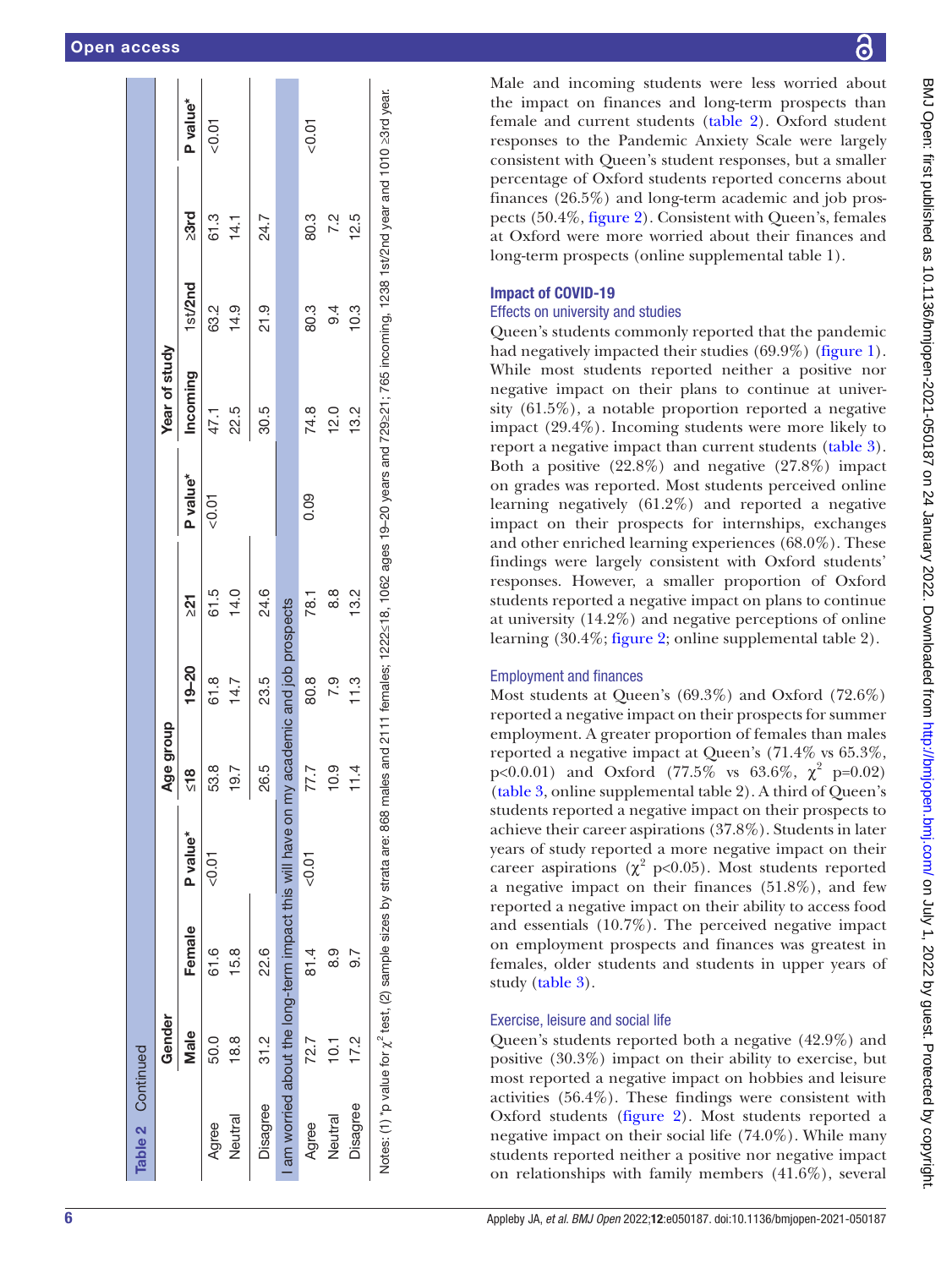

<span id="page-6-0"></span>**Figure 2**. Oxford University first-year undergraduate students' (n= 337) responses to the Pandemic Anxiety Scale items (Panel A), and items relating to the impact that COVID-19 and associated social distancing have had on various aspects of their lives (Panel B).

Figure 2 Oxford University first-year undergraduate students' (n=339) responses to the Pandemic Anxiety Scale items (panel A) and items relating to the impact that COVID-19 and associated social distancing have had on various aspects of their lives (panel B).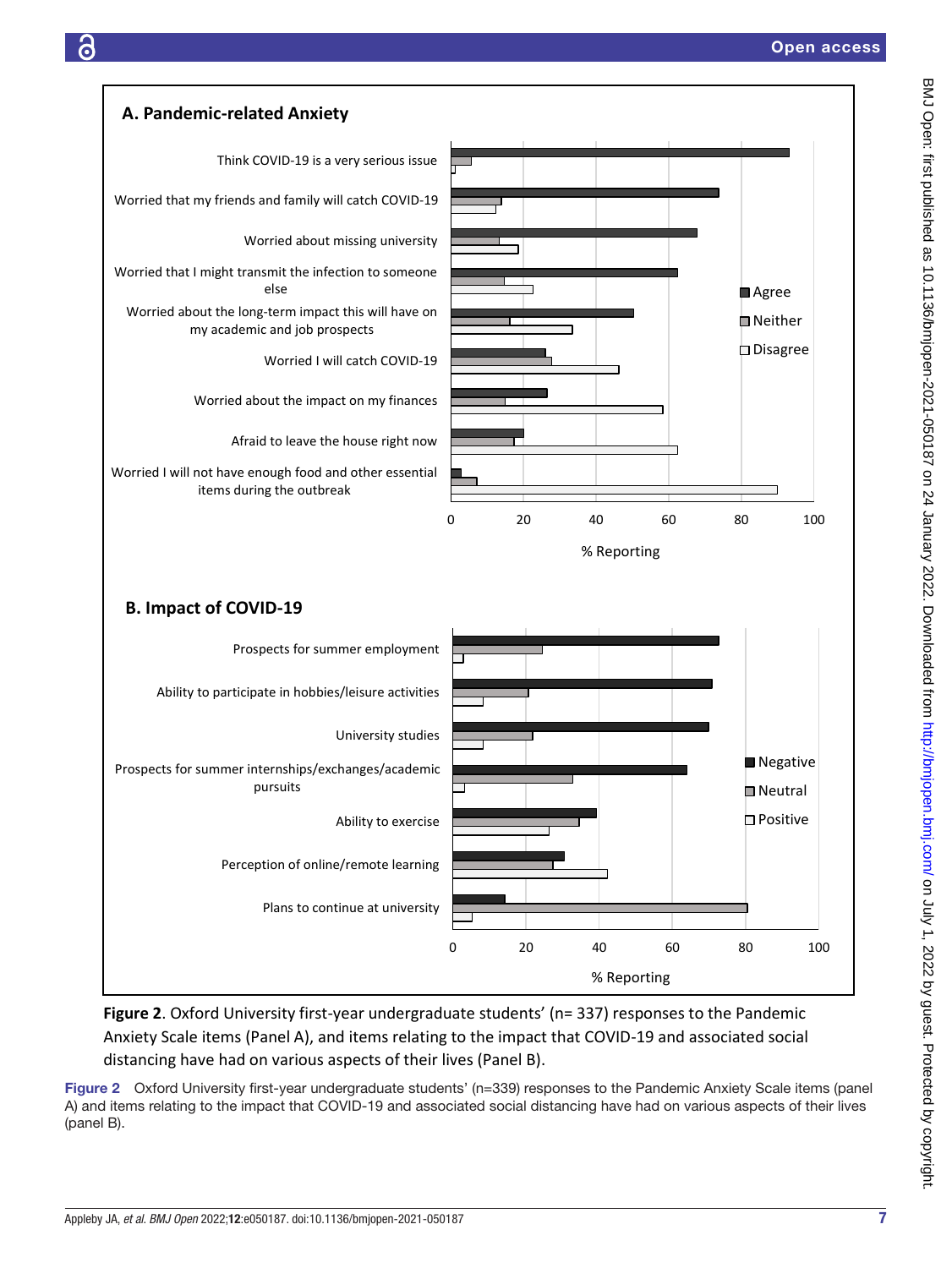<span id="page-7-0"></span>

| Could you describe the impact that the COVID-19 pandemic and associated social distancing have had on<br>Table 3 |               | Queen's University percentage reporting by gender, age group and year of study |                      |               |           |                 |                      |                  |         |             |                      |
|------------------------------------------------------------------------------------------------------------------|---------------|--------------------------------------------------------------------------------|----------------------|---------------|-----------|-----------------|----------------------|------------------|---------|-------------|----------------------|
|                                                                                                                  | Gender        |                                                                                |                      | Age group     |           |                 |                      | Year of study    |         |             |                      |
|                                                                                                                  | Male          | Female                                                                         | P value <sup>*</sup> | $\frac{8}{2}$ | $19 - 20$ | $\overline{21}$ | P value <sup>*</sup> | Incoming         | 1st/2nd | $\geq 3$ rd | P value <sup>*</sup> |
| Your university studies?                                                                                         |               |                                                                                |                      |               |           |                 |                      |                  |         |             |                      |
| Negative                                                                                                         | 65.2          | 71.8                                                                           | 0.07                 | 67.2          | 73.7      | 68.7            | $-0.01$              | 60.1             | 74.7    | 71.3        | 0.01                 |
| Neutral                                                                                                          | 28.3          | 22.9                                                                           |                      | 28.3          | 20.5      | 23.7            |                      | 34.8             | 20.0    | 22.2        |                      |
| Positive                                                                                                         | 6.5           | 5.3                                                                            |                      | 4.5           | 5.7       | 7.5             |                      | $\overline{5}$ . | 5.3     | 6.5         |                      |
| Your plans to continue at university?                                                                            |               |                                                                                |                      |               |           |                 |                      |                  |         |             |                      |
| Negative                                                                                                         | 28.5          | 29.4                                                                           | 0.14                 | 31.4          | 31.5      | 23.2            | 50.07                | 33.1             | 28.6    | 27.7        | < 0.01               |
| Neutral                                                                                                          | 60.8          | 62.2                                                                           |                      | 58.2          | 60.2      | 69.1            |                      | 54.8             | 62.7    | 65.2        |                      |
| Positive                                                                                                         | 10.7          | 8.4                                                                            |                      | 10.4          | 8.4       | 7.7             |                      | 12.2             | 8.7     | 7.0         |                      |
| Your perception of online/remote learning?                                                                       |               |                                                                                |                      |               |           |                 |                      |                  |         |             |                      |
| Negative                                                                                                         | 61.1          | 61.3                                                                           | 0.37                 | 62.8          | 64.0      | 54.5            | $-0.01$              | 61.0             | 61.4    | 61.1        | 0.99                 |
| Neutral                                                                                                          | 23.1          | 24.7                                                                           |                      | 22.1          | 23.8      | 27.9            |                      | 24.1             | 23.8    | 24.5        |                      |
| Positive                                                                                                         | 15.8          | 14.0                                                                           |                      | 15.1          | 12.2      | 17.7            |                      | 14.9             | 14.8    | 14.5        |                      |
| Your academic grades?                                                                                            |               |                                                                                |                      |               |           |                 |                      |                  |         |             |                      |
| Negative                                                                                                         | 29.0          | 27.2                                                                           | 0.23                 | 27.3          | 30.7      | 24.3            | $-0.01$              | 21.7             | 32.1    | 27.0        | < 0.01               |
| Neutral                                                                                                          | 46.9          | 50.3                                                                           |                      | 46.9          | 47.7      | 56.0            |                      | 50.6             | 46.4    | 52.1        |                      |
| Positive                                                                                                         | 24.1          | 22.5                                                                           |                      | 25.8          | 21.6      | 19.8            |                      | 27.7             | 21.4    | 20.9        |                      |
| Your prospects for summer internships/exchanges/academic pursuits?                                               |               |                                                                                |                      |               |           |                 |                      |                  |         |             |                      |
| Negative                                                                                                         | 63.9          | 69.8                                                                           | 0.01                 | 64.3          | 73.9      | 65.6            | $-0.01$              | 56.7             | 74.3    | 68.8        | 0.01                 |
| Neutral                                                                                                          | 32.0          | 26.8                                                                           |                      | 31.8          | 21.8      | 31.7            |                      | 38.8             | 22.0    | 27.9        |                      |
| Positive                                                                                                         | $\frac{1}{4}$ | 3.5                                                                            |                      | 3.9           | 4.3       | 2.7             |                      | 4.4              | 3.7     | 3.3         |                      |
| Your prospects for summer employment?                                                                            |               |                                                                                |                      |               |           |                 |                      |                  |         |             |                      |
| Negative                                                                                                         | 65.3          | 71.4                                                                           | 10.07                | 68.5          | 71.4      | 67.6            | $-0.01$              | 62.2             | 73.7    | 69.3        | < 0.01               |
| Neutral                                                                                                          | 27.2          | 23.0                                                                           |                      | 23.7          | 22.3      | 28.5            |                      | 28.8             | 20.6    | 25.6        |                      |
| Positive                                                                                                         | 7.5           | 5.7                                                                            |                      | 7.9           | 6.3       | 3.8             |                      | 0.6              | 5.7     | 5.0         |                      |
| Your prospects to realise your career aspirations?                                                               |               |                                                                                |                      |               |           |                 |                      |                  |         |             |                      |
| Negative                                                                                                         | 33.8          | 39.4                                                                           | 0.01                 | 29.4          | 42.0      | 45.8            | $-0.01$              | 25.4             | 38.7    | 46.1        | < 0.01               |
| Neutral                                                                                                          | 57.8          | 53.9                                                                           |                      | 62.4          | 50.4      | 48.6            |                      | 65.9             | 54.3    | 47.1        |                      |
| Positive                                                                                                         | 8.5           | $6.\overline{8}$                                                               |                      | $\frac{2}{8}$ | 7.6       | 5.6             |                      | $\frac{8}{8}$    | 7.0     | 6.7         |                      |
| Your finances?                                                                                                   |               |                                                                                |                      |               |           |                 |                      |                  |         |             |                      |
|                                                                                                                  |               |                                                                                |                      |               |           |                 |                      |                  |         |             | Continued            |

BMJ Open: first published as 10.1136/bmjopen-2021-050187 on 24 January 2022. Downloaded from <http://bmjopen.bmj.com/> on July 1, 2022 by guest. Protected by copyright.

 $\overline{\partial}$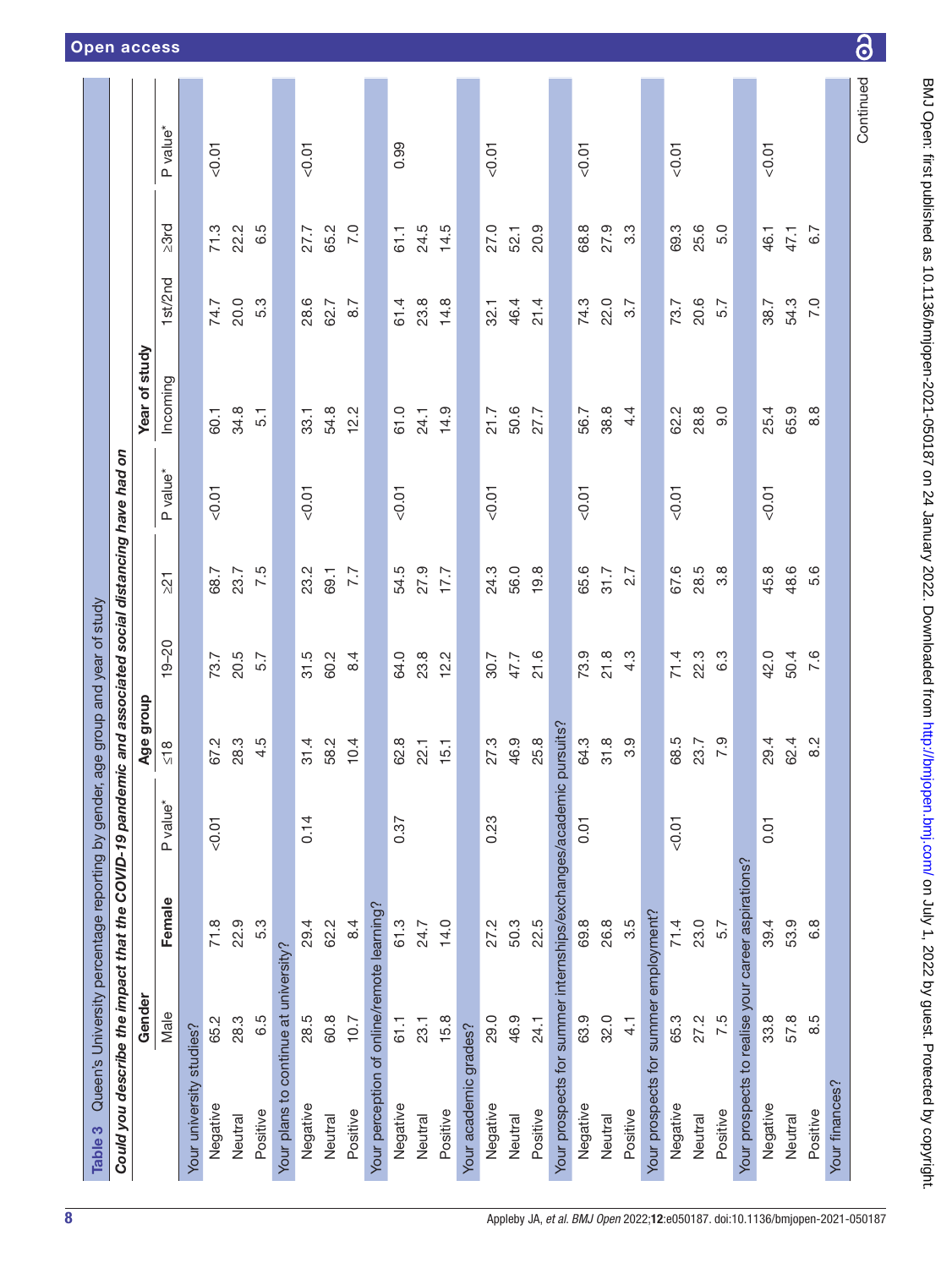| Continued<br>Table 3                         |        |                                                                                                       |                      |               |               |                 |                      |                                                                                                                                                                                               |         |      |                      |
|----------------------------------------------|--------|-------------------------------------------------------------------------------------------------------|----------------------|---------------|---------------|-----------------|----------------------|-----------------------------------------------------------------------------------------------------------------------------------------------------------------------------------------------|---------|------|----------------------|
|                                              |        | Could you describe the impact that the COVID-19 pandemic and associated social distancing have had on |                      |               |               |                 |                      |                                                                                                                                                                                               |         |      |                      |
|                                              | Gender |                                                                                                       |                      | Age group     |               |                 |                      | Year of study                                                                                                                                                                                 |         |      |                      |
|                                              | Male   | Female                                                                                                | P value <sup>*</sup> | $\frac{8}{2}$ | $19 - 20$     | $\overline{21}$ | P value <sup>*</sup> | Incoming                                                                                                                                                                                      | 1st/2nd | 23rd | P value <sup>*</sup> |
| Negative                                     | 46.4   | 54.1                                                                                                  | $-0.01$              | 46.0          | 55.7          | 56.0            | $-0.01$              | 40.3                                                                                                                                                                                          | 56.5    | 54.9 | 0.01                 |
| Neutral                                      | 41.7   | 36.5                                                                                                  |                      | 43.0          | 35.1          | 33.7            |                      | 47.2                                                                                                                                                                                          | 35.1    | 34.7 |                      |
| Positive                                     | 11.9   | $9.\overline{3}$                                                                                      |                      | 11.0          | 9.2           | 10.3            |                      | 12.5                                                                                                                                                                                          | 8.5     | 10.5 |                      |
|                                              |        | Your ability to access enough food or other essential items?                                          |                      |               |               |                 |                      |                                                                                                                                                                                               |         |      |                      |
| Negative                                     | 10.2   | 10.9                                                                                                  | 0.86                 | 8.3           | 12.2          | 12.6            | $-0.01$              | 0.6                                                                                                                                                                                           | 10.3    | 12.4 | 0.02                 |
| Neutral                                      | 81.0   | 80.6                                                                                                  |                      | 82.3          | 78.4          | 81.5            |                      | 80.0                                                                                                                                                                                          | 81.8    | 80.0 |                      |
| Positive                                     | 8.8    | 8.6                                                                                                   |                      | 9.4           | 9.4           | 5.9             |                      | 11.0                                                                                                                                                                                          | 7.8     | 7.6  |                      |
| Your ability to exercise?                    |        |                                                                                                       |                      |               |               |                 |                      |                                                                                                                                                                                               |         |      |                      |
| Negative                                     | 46.6   | 41.1                                                                                                  | 0.01                 | 40.4          | 42.7          | 47.5            | 5.01                 | 40.4                                                                                                                                                                                          | 42.0    | 45.9 | 0.02                 |
| Neutral                                      | 27.5   | 26.5                                                                                                  |                      | 26.2          | 28.8          | 25.0            |                      | 25.9                                                                                                                                                                                          | 28.9    | 25.0 |                      |
| Positive                                     | 25.9   | 32.4                                                                                                  |                      | 33.4          | 28.5          | 27.6            |                      | 33.7                                                                                                                                                                                          | 29.1    | 29.1 |                      |
|                                              |        | Your ability to participate in hobbies/leisure activities?                                            |                      |               |               |                 |                      |                                                                                                                                                                                               |         |      |                      |
| Negative                                     | 57.1   | 56.3                                                                                                  | $-0.01$              | 54.1          | 58.2          | 57.8            | 0.02                 | 55.7                                                                                                                                                                                          | 56.1    | 57.3 | 0.96                 |
| Neutral                                      | 20.5   | 14.7                                                                                                  |                      | 15.7          | 17.6          | 15.5            |                      | 16.3                                                                                                                                                                                          | 16.6    | 16.0 |                      |
| Positive                                     | 22.4   | 29.1                                                                                                  |                      | 30.2          | 24.2          | 26.8            |                      | 28.0                                                                                                                                                                                          | 27.3    | 26.6 |                      |
|                                              |        | Your ability to connect with your friends and your social life?                                       |                      |               |               |                 |                      |                                                                                                                                                                                               |         |      |                      |
| Negative                                     | 72.7   | 74.6                                                                                                  | 0.56                 | 70.8          | 77.2          | 74.9            | 10.07                | 68.8                                                                                                                                                                                          | 75.7    | 76.0 | 0.01                 |
| Neutral                                      | 16.8   | 15.5                                                                                                  |                      | 16.2          | 14.8          | 17.2            |                      | 17.9                                                                                                                                                                                          | 14.5    | 16.2 |                      |
| Positive                                     | 10.4   | 9.9                                                                                                   |                      | 13.0          | $\frac{0}{8}$ | $\frac{0}{8}$   |                      | 13.3                                                                                                                                                                                          | 9.9     | 7.7  |                      |
| Your relationships with your family members? |        |                                                                                                       |                      |               |               |                 |                      |                                                                                                                                                                                               |         |      |                      |
| Negative                                     | 20.2   | 26.6                                                                                                  | $-0.01$              | 24.6          | 24.4          | 26.1            | 0.44                 | 23.1                                                                                                                                                                                          | 26.4    | 24.4 | 0.22                 |
| Neutral                                      | 48.3   | 39.0                                                                                                  |                      | 40.1          | 42.8          | 42.4            |                      | 43.0                                                                                                                                                                                          | 39.3    | 43.4 |                      |
| Positive                                     | 31.6   | 34.4                                                                                                  |                      | 35.3          | 32.9          | 31.6            |                      | 33.9                                                                                                                                                                                          | 34.3    | 32.3 |                      |
|                                              |        |                                                                                                       |                      |               |               |                 |                      | Notes: (1) *p value for $\chi^2$ test, (2) sample size by strata: 868 males and 2111 females; 1222≤18, 1062 ages 19-20 years and 729≥21); 765 incoming, 1238 1st/2nd year and 1010 ≥3rd year. |         |      |                      |

6

9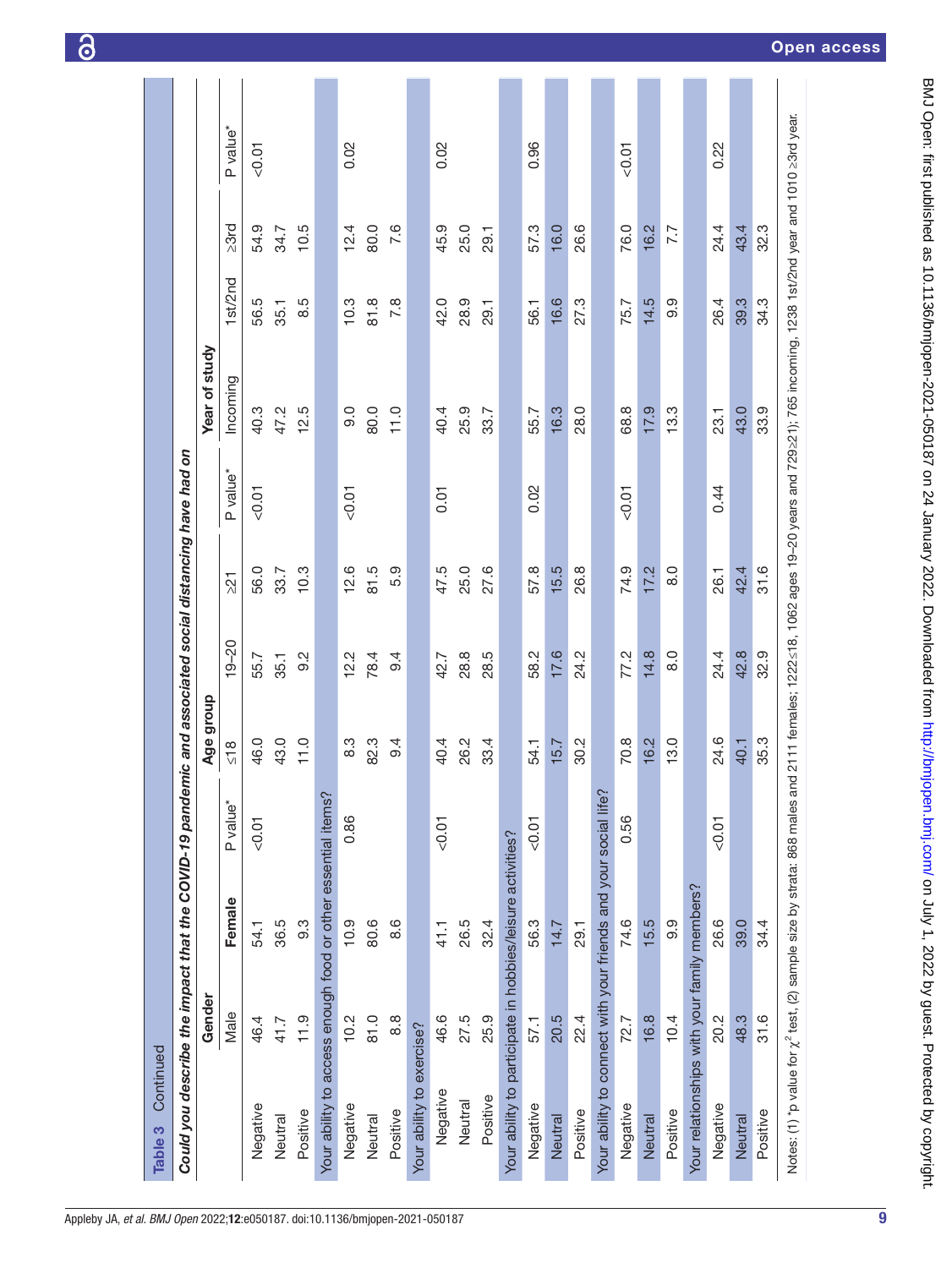reported a negative impact (24.9%). A negative impact on family relationships was more commonly reported by females [\(table](#page-7-0) 3).

### Receipt of mental health support

Among Queen's students receiving mental health support (n=1256), most reported this was unaffected by COVID-19 (66.9%). However, significantly more females reported their support being negatively affected than males (37.4% of females, 18.2% of males,  $\chi^2$  p<0.005). There was no significant difference in the proportions of students reporting a negative impact according to age or year of study.

# Common pandemic impact themes: qualitative analysis

Free-text responses to an open-ended question asking students to describe other impacts related to COVID-19 were analysed for major themes. Of these responses (Queen's n=815, Oxford n=60), the proportion pertaining to each theme is described further. See [online supple](https://dx.doi.org/10.1136/bmjopen-2021-050187)[mental material appendix A1](https://dx.doi.org/10.1136/bmjopen-2021-050187) for representative quotes.

# Negative impact due to social isolation

Many students (56.0% Queen's, 33.3% Oxford) described feelings of anxiety, loneliness and restlessness associated with social isolation due to loss of in-person contact with peers, friends and significant others. Many students described friends as key supports and that reduced contact worsened their well-being: 'Forced separation from part of my support system has had a negative impact on both my academics and mental health'. Students reported that isolation with roommates or family members, with whom they had already-strained relationships, increased stress and caused feelings of being trapped in a negative environment, which worsened mental health: 'Having no break from my fairly stressful home situation has not been great for my mental health'. Overall, reduced interaction with support networks and forced confinement increased stress.

# Challenging academic and institutional changes

Students described challenges adapting to new learning methods (32.1% of Queen's students, 23.3% of Oxford students). Online learning was reported as difficult or less effective than in-person instruction due to lack of quiet study spaces, blurred school and home boundaries and distance from peers: 'Getting myself into an exam or essay-writing mindset at home is much harder than I thought it would be'. Students reported difficulty coping with high work demands outside their usual surroundings, isolated from peers during a stressful time: 'I am finding it hard to keep a balanced perspective on work and assignments working at home by myself and not being around friends'. Concerns about learning experiences and future preparedness stemmed from loss of practical course components, cancellation of professional placements and reduced access to specialised facilities. The cancellation of key milestones contributed to worries about personal development and the quality of students'

social experience at university. Responses concerning institutional pandemic responses were mixed, including understanding given the circumstances, and frustration with decisions regarding tuition, campus closure and a perceived lack of support.

# Financial challenges

Some Queen's students (11.4%), but no Oxford students, expressed specific financial concerns. These included frustration and anxiety regarding reduced income due to fewer career opportunities and employment termination and expenses due to student housing and university tuition fees. Reduced income combined with maintained expenses amplified financial stress.

# Disruptions to support services and means of coping

A small proportion of students (5.6% Queen's, 5.0% Oxford) described disrupted access to health and support services, including difficulties accessing medication and obtaining healthcare appointments and in-person counselling. Fear of accessing services in-person due to risk of COVID-19 exposure was reported as impeding usual care: 'Too afraid to visit hospital for routine problems'. Students described reluctance to use online services, outlining difficulties adapting to or navigating them. Reduced engagement in leisure or physical group activities usually key to managing stress and protective for mental health was reported as negatively impacting the ability to cope: 'It has removed my ability to train for my sport which was a crucial part of my weekly structure 6days a week, and was critical in my being able to maintain my mental health and work/study productively'.

# **DISCUSSION**

The COVID-19 pandemic has caused major disruption to university and has had far-reaching impacts on students' daily lives, well-being and perception of their future. Our study explored undergraduate student experiences and worries in the early part of the pandemic and the associated impact on their education, daily life, career prospects and mental health support. To our knowledge, this is the first study to compare the impact of the pandemic on university students across different countries. We hope that this information can be used to support students during and beyond the pandemic.

Nearly all students across both universities agreed that COVID-19 is a serious issue, but females were more likely than males to report following government recommendations and adapting their lifestyle. This may be partly due to increased anxiety among female students. Screening positive for anxiety and depression has been found to be higher in female university students and females of similar age in the general population when compared with males[.4 5 12](#page-11-3) Moreover, females appear more susceptible to anxiety and depression surrounding COVID-19 $^{13-15}$  and are more likely to follow COVID-19 related public health guidelines.<sup>16</sup> In our study, a greater proportion of females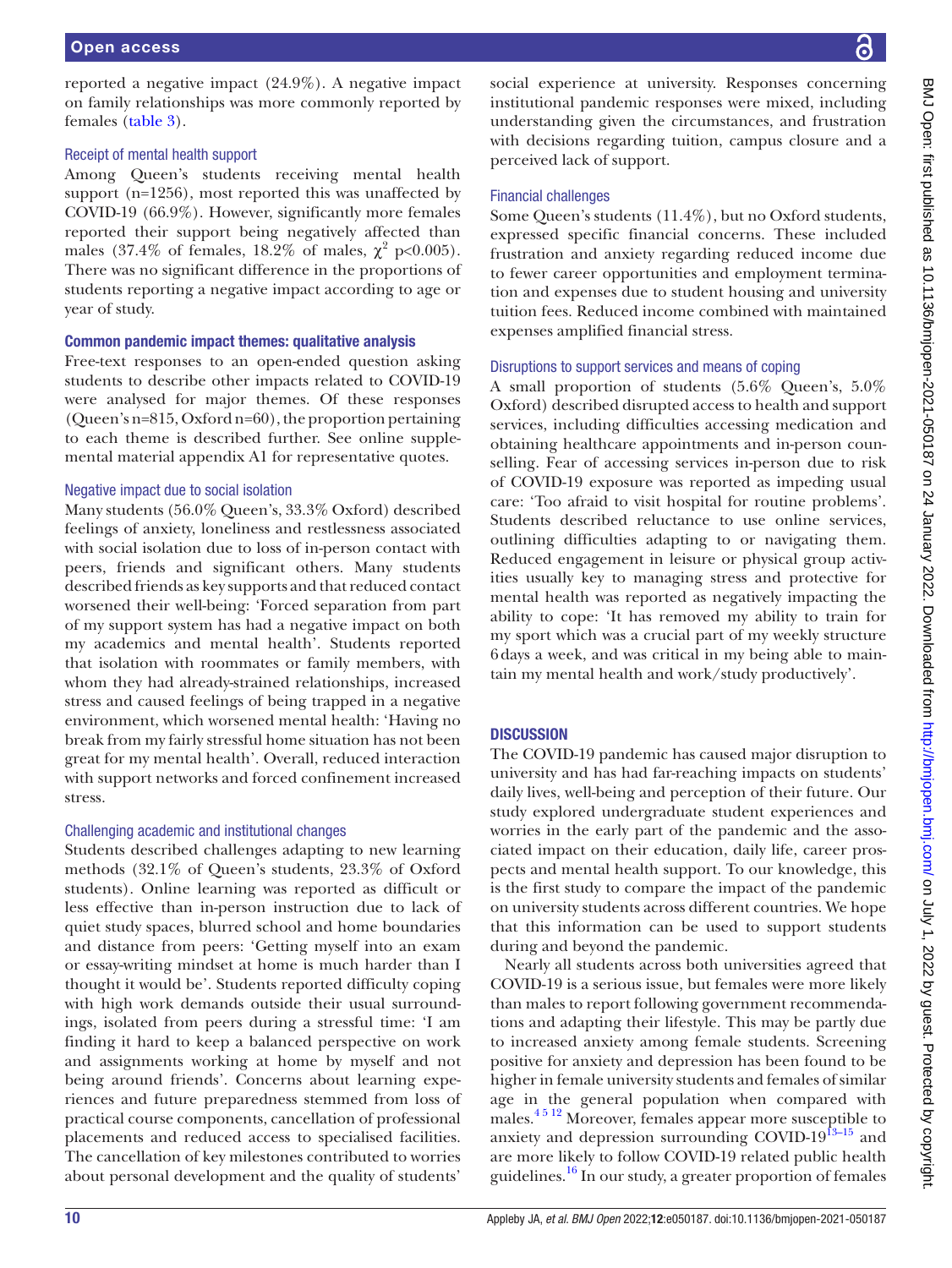reported worries and concerns around the pandemic than males according to the Pandemic Anxiety Scale.

Younger students were significantly more likely to report concerns about missing university than older students who were more likely to be worried about the impact on their career prospects. This may reflect different priorities: missing university is a more immediate concern for younger students who are years away from graduating. In contrast, older students may be more concerned about applying for jobs at a time where workers are being furloughed or made redundant, and employment rates are falling.<sup>17 18</sup> This is supported by consistent concern about long-term academic and job prospects across age groups and our qualitative analysis. Queen's students, but not Oxford students, discussed concerns surrounding employment, which may reflect the older students in the Queen's sample. Overall, students at different stages of study require targeted approaches to address immediate concerns regarding future academic or career prospects.

While students expressed worries about catching COVID-19, many more were worried about infecting others or friends and family contracting it. Most students are relatively young with few comorbidities and therefore at low risk for severe COVID-19 disease but may have family members at higher risk due to their age and co-morbidities.<sup>[19](#page-12-8)</sup> This is important for decisions regarding bringing students to campus, as students may worry about returning home and potentially exposing family or friends in high-risk groups to COVID-19. The UK government introduced plans for university students to receive COVID-19 tests before returning home for Christmas, which may have allayed students' worries about exposing family members to COVID-19 but was challenging for students who tested positive and were required to isolate.

Several students expressed concern about the impact of the pandemic on their finances. A smaller proportion of Oxford students reported these concerns compared with Queen's students, which may be associated with differences in year of study and concerns about employment after graduation. Our qualitative analysis supported the contribution of mandatory continued payment for university accommodation and tuition with reduced perceived value, and loss of income to financial anxiety.<sup>20</sup> Additionally, many students rely on their ability to work part-time or seasonally, or money from family members whose income may have been negatively affected by the pandemic. Previous studies have indicated student concern about finances during COVID-19, particularly those remaining in student residences during lockdown.<sup>21</sup>

Most students indicated that COVID-19 negatively impacted their studies, as may be expected due to online learning or course suspension. Negative perceptions of online learning suggest dissatisfaction with alternative teaching methods, which may be worsened by unchanged tuition fees and how quickly these changes were introduced. However, most Queen's students reported little impact on grades, suggesting disruption is accounted for in assessments, that students and/or professors are

adapting to maintain grades or it is too early to measure the impact on academic performance. Negative perceptions of online learning were lower in the Oxford sample than in Queen's students (30.9% vs 61.2%). This could reflect the move to online learning in Oxford taking place when the majority of first-year students would ordinarily have been sitting exams. The tutorial system at Oxford may also be more readily transferred online. Finally, online learning may have been more prevalent at Oxford prepandemic, requiring less adjustment for teaching to move fully online during the pandemic. Nearly 30% of Queen's students and 15% of Oxford students reported a negative impact on their plans to continue at university. This may suggest students are more likely to discontinue their studies due to the pandemic, which would have significant repercussions for universities' income. Most students also reported a negative impact on their prospects for summer internships, employment, learning exchanges and other academic pursuits. Explanations include travel restrictions, workplace closures, reluctance to employ non-essential workers, social distancing restrictions and student concerns regarding COVID-19 exposure. Students' worries surrounding future academic and career prospects might be related to fewer opportunities compared with their predecessors and increased competition on graduation with less work or academic experience. Reassuringly, most students reported no impact on their ability to access food and other essentials.

Students reported both positive and negative impacts on exercise. Disruption to routines, closure of gyms or lack of university sports societies cited in our qualitative analysis may account for the negative impact. More time to exercise, availability of online classes and more space for exercise at home may account for the positive impact. Most students reported a negative impact on their participation in hobbies and leisure activities, and unsurprisingly, on their social life. The combination of these factors suggests a significant impact of COVID-19 on student mental well-being, given the importance of recreation, exercise and social connectedness to the support of mental health.<sup>13 22</sup>

Select populations, which may not be readily identified as requiring tailored support, reported unique challenges. Students with dependents described challenges balancing their studies and caring responsibilities due to reduced childcare services and closure of schools. International students reported inability to travel home to visit family and friends and anxiety surrounding remaining in a foreign country during a pandemic. Affordability of remaining away from home, high tuition costs and lack of financial support were concerns for these students.

Strengths of our study include providing timely, important information on a largely unknown and highly relevant topic: the impact of a global pandemic on the lives and experiences of university students. Responses from large, diverse samples of university students were used and allowed comparison between countries and institutions. Our findings build on those of previous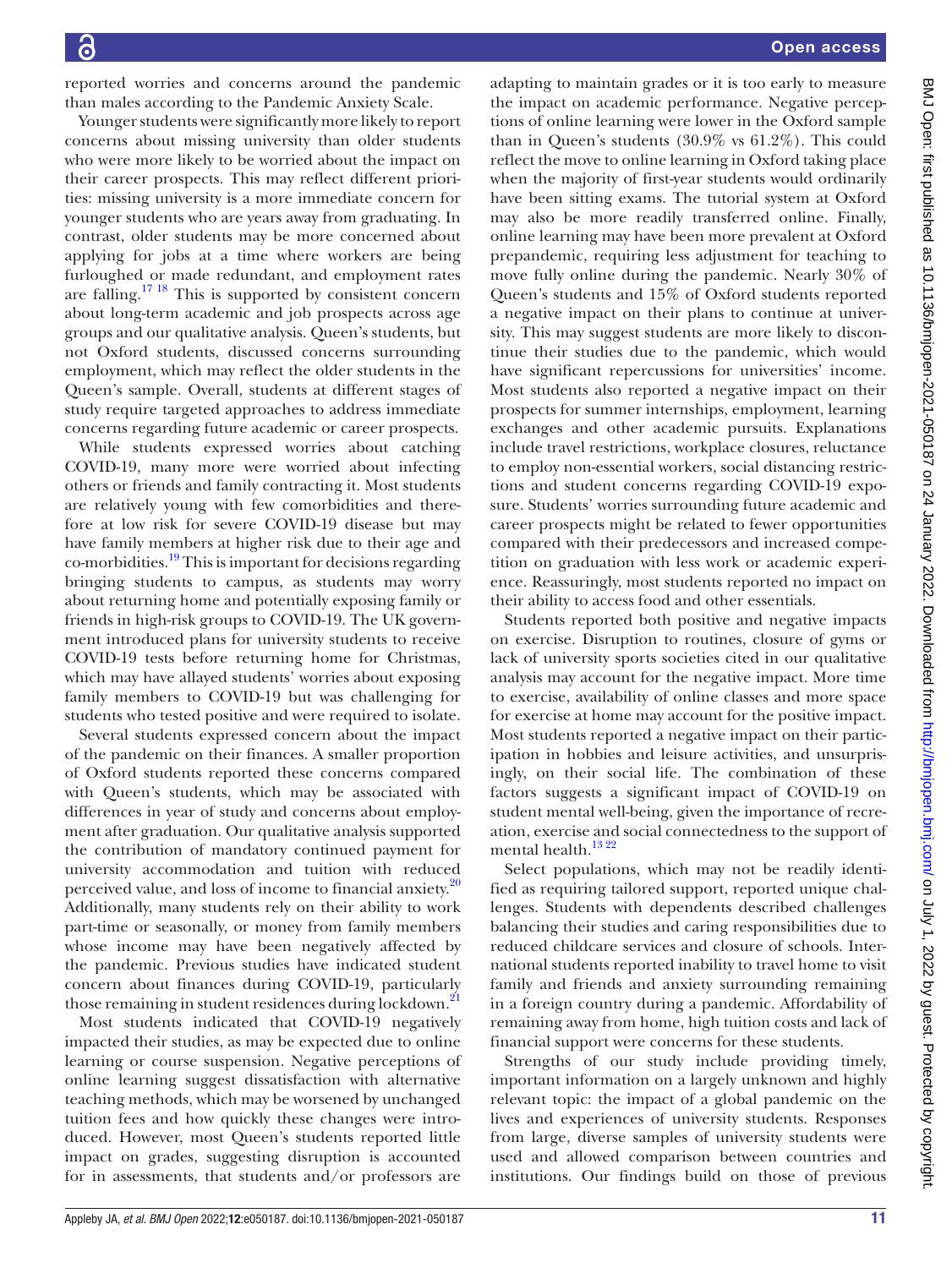studies that have focused specifically on mental health impacts<sup>[15 23–25](#page-12-11)</sup> or been limited to medical students or much smaller samples. $26-31$  We assessed the impact of COVID-19 using a validated Pandemic Anxiety Scale.

One study limitation relates to the low response rate in the Queen's sample, which likely reflects the timing of the survey during summer break without a preceding student engagement campaign. Nonetheless, the student sample appeared broadly representative of the Queen's undergraduate population in terms of demographics and programme of study. Second, the Oxford data pertain only to first-year students and served as a descriptive exploratory analysis to compliment the Canadian data. Differing pandemic responses may have impacted comparability across the universities, but the overall consistency of the findings strengthens our conclusions and their generalisability. The increased surveying of younger Oxford students may be more informative for higher education policies, as these students are more likely to be at university when these policies are enacted. In this analysis, students at both universities were surveyed early in the pandemic, and worries and impacts may change over the course of the pandemic. Therefore, we will repeatedly survey students at both universities to better understand student concerns and the impact of the pandemic on student experiences and well-being over time. We hope that this information will help to inform universities regarding how best to address student learning and wellbeing needs.

#### **CONCLUSION**

The COVID-19 pandemic has had wide-ranging impacts on university students' experience and mental health. Our findings support that undergraduate students have concerns regarding disruptions to university studies, the inadequacies of online learning as a substitute for in-person learning and their finances and future academic and career prospects. A concerning number of students reported the possibility of discontinuing their studies due to the pandemic. Many students reported negative impacts of COVID-19 on protective factors for well-being, including socialising, exercise, hobbies and leisure activities, family relationships and mental health support. Higher education institutions must prepare to address students' concerns in the short term during the pandemic and provide ongoing support for students in the aftermath of COVID-19 as the long-term impacts become apparent.

#### Author affiliations

<sup>1</sup>Oxford Medical School, University of Oxford Medical Sciences Division, Oxford, UK <sup>2</sup>Department of Public Health Sciences, Queen's University, Kingston, Ontario, Canada

<sup>3</sup>Department of Psychiatry, University of Oxford, Oxford, UK

4 Oxford Health NHS Foundation Trust, Warneford Hospital, Oxford, UK

5 Department of Pharmacology and Toxicology, University of Toronto, Toronto, Ontario, Canada

<sup>6</sup> Faculty of Health Sciences, Queen's University, Kingston, Ontario, Canada

Acknowledgements We acknowledge the important role of the student volunteers who worked on the Queen's Student Engagement campaign including Mimi Li and Anjalika Khan. KES is supported by the NIHR Oxford Health Biomedical Research Centre (grant BRC-1215–20005).

Contributors ACD developed the protocol in collaboration with colleagues including KES and students including DR, NK and SC. DR led the student engagement campaign at Queen's and SC and ACD the survey launch, while CK supervised by ACD and KES led the engagement and survey launch at Oxford. JAA, NK and ACD led the quantitative analysis, while KES, AB, JB and DR the qualitative analysis. All named authors contributed to the writing and reviewed the final manuscript. ACD is the guarantor responsible for the overall content.

Funding This study was funded by an operating grant from the Canadian Institutes of Health Research (CIHR) PJT 165597.

Disclaimer The views expressed are those of the authors and not necessarily those of the UK National Health Service, the National Institute for Health Research or the UK Department of Health.

Competing interests KES is supported by the National Institute for Health Research Oxford Health Biomedical Research Centre (grant BRC-1215–20005).

Patient consent for publication Not applicable.

Ethics approval Ethical approval was obtained from the Central University Research Ethics Committee in Oxford (R60998 – RE001) and the Queens University Health Sciences and Affiliated Teaching Hospitals Research Ethics Board (HSREB) in Canada (PSIY-669-19). Participants gave informed consent as part of the survey. Participants gave informed consent to participate in the study before taking part.

Provenance and peer review Not commissioned; internally peer reviewed.

Data availability statement Data are available on reasonable request. Deidentified raw data are available on reasonable request to the corresponding author.

Supplemental material This content has been supplied by the author(s). It has not been vetted by BMJ Publishing Group Limited (BMJ) and may not have been peer-reviewed. Any opinions or recommendations discussed are solely those of the author(s) and are not endorsed by BMJ. BMJ disclaims all liability and responsibility arising from any reliance placed on the content. Where the content includes any translated material, BMJ does not warrant the accuracy and reliability of the translations (including but not limited to local regulations, clinical guidelines, terminology, drug names and drug dosages), and is not responsible for any error and/or omissions arising from translation and adaptation or otherwise.

Open access This is an open access article distributed in accordance with the Creative Commons Attribution Non Commercial (CC BY-NC 4.0) license, which permits others to distribute, remix, adapt, build upon this work non-commercially, and license their derivative works on different terms, provided the original work is properly cited, appropriate credit is given, any changes made indicated, and the use is non-commercial. See: [http://creativecommons.org/licenses/by-nc/4.0/.](http://creativecommons.org/licenses/by-nc/4.0/)

#### ORCID iDs

Jennifer A Appleby <http://orcid.org/0000-0002-4862-052X> Nathan King <http://orcid.org/0000-0003-4664-5456> Daniel Rivera <http://orcid.org/0000-0001-5343-525X> Anne C Duffy<http://orcid.org/0000-0002-5895-075X>

#### **REFERENCES**

- <span id="page-11-0"></span>1 Adhikari SP, Meng S, Wu Y-J, *et al*. Epidemiology, causes, clinical manifestation and diagnosis, prevention and control of coronavirus disease (COVID-19) during the early outbreak period: a scoping review. *[Infect Dis Poverty](http://dx.doi.org/10.1186/s40249-020-00646-x)* 2020;9:29.
- <span id="page-11-1"></span>2 Pfefferbaum B, North CS. Mental health and the Covid-19 pandemic. *[N Engl J Med Overseas Ed](http://dx.doi.org/10.1056/NEJMp2008017)* 2020;383:510–2.
- <span id="page-11-2"></span>3 Crawford J, Butler-Henderson K, Rudolph J. COVID-19: 20 countries' higher education intra-period digital pedagogy responses. *[Journal of](http://dx.doi.org/10.37074/jalt.2020.3.1.7)  [Applied Learning & Teaching](http://dx.doi.org/10.37074/jalt.2020.3.1.7)* 2020;3.
- <span id="page-11-3"></span>4 King N, Pickett W, McNevin SH, *et al*. Mental health need of students at entry to university: baseline findings from the U-Flourish student well-being and academic success study. *[Early Interv Psychiatry](http://dx.doi.org/10.1111/eip.12939)* 2021;15:286–95.